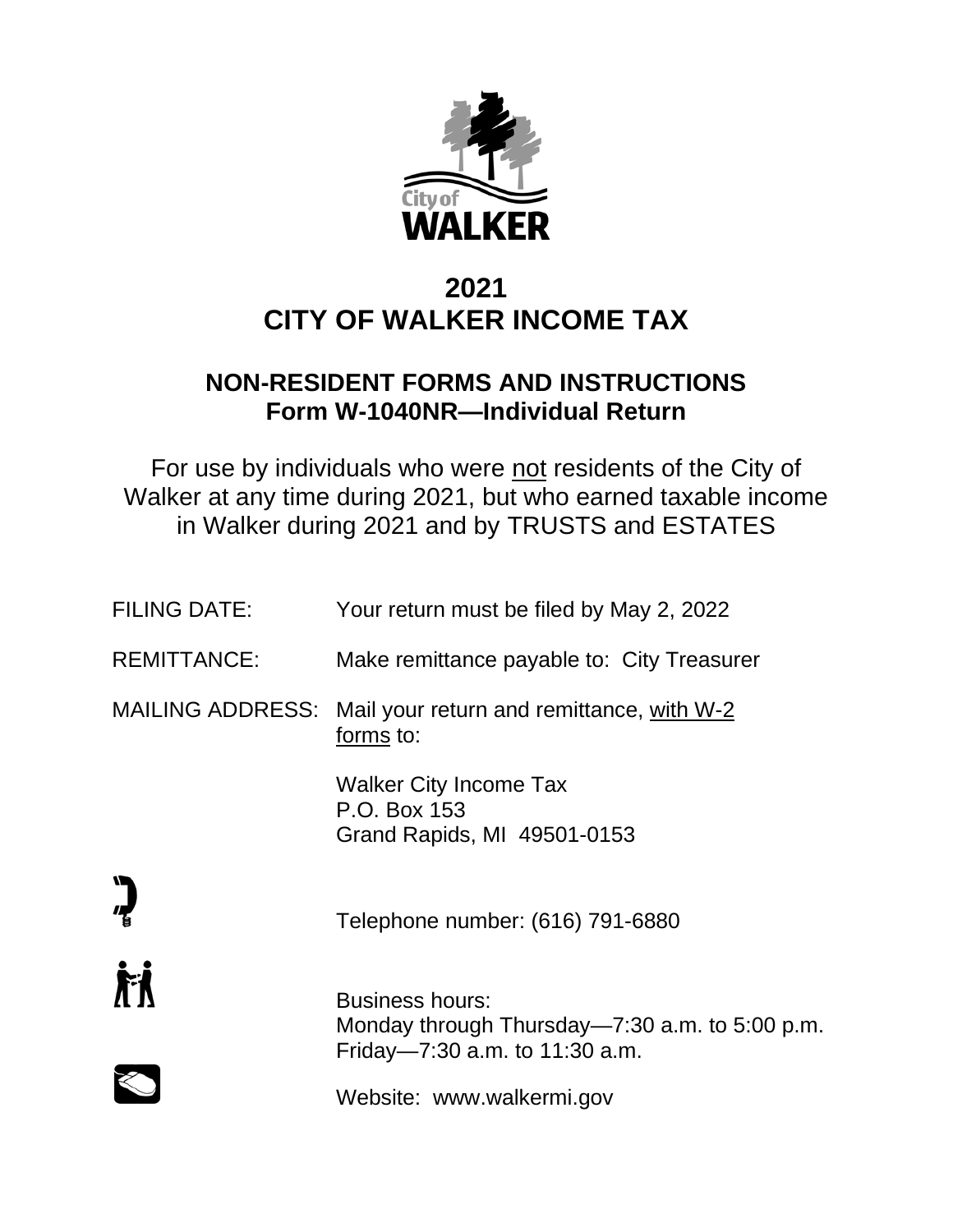#### **GENERAL INFORMATION**

#### **NEW FOR 2021**

These forms and instructions were prepared prior to the issuance of final 2021 federal forms and schedules. They include references to federal forms and schedules that were still in draft form at the time of publication. Please contact the Walker Income Tax Department at (616) 791-6880 if you have any questions regarding what federal forms need to be attached.

Form W-COV must be completed and attached for non-residents who are allocating wages out of Walker due to working at home during 2021. An employer letter and work log must also be attached. Form W-COV can be found on our website at www.walkermi.gov/taxforms

#### **WHO MUST FILE A RETURN**

Every nonresident who had income subject to Walker City income tax in 2021 of \$600 or more must file a return by May 2, 2022. See Taxable Income paragraph below.

Married persons may file either a joint return or separate returns. The total **Walker** income of both spouses must be included on a joint return, and each spouse must sign the return.

If you do not meet the requirements for filing a return but Walker tax was withheld or estimated tax was paid, you must file a return to receive a refund.

Every trust or estate with gross income of \$600 or more subject to Walker tax must file a Walker Schedule G with Form W-1040NR. Schedule G is available from the Walker City Income Tax Department.

#### **WHO MUST USE THIS FORM**

Individuals who were nonresidents of the City of Walker during the entire year and worked in Walker must use this form.

An individual who was a resident of Walker during any part of the year must file form W-1040R (Resident form).

#### **EXTENSION OF TIME TO FILE**

The due date of this return may be extended for a period not to exceed six months. **When a city extension is granted, tentative tax must be paid by May 2, 2022.** Applications for extensions are available online at www.walkermi.gov/taxforms

#### **Applying for a Federal extension does not satisfy the requirement to file a Walker extension.**

#### **TAXABLE INCOME**

The following income is subject to tax:

- Compensation received for work done or services performed in Walker—compensation includes, but is not limited to; salary, bonus, wages, commissions, vacation pay, holiday pay, sick pay, incentive pay to leave employment, incentive pay for "early retirement", lump sum distribution of vacation pay, lump sum distribution of sick pay, employee savings plans, retirement stock purchase plans and profit sharing plans. **(Please note that these examples do not cover every possible filing situation. If you have any questions, please contact the Walker City Income Tax Department at (616) 791-6880.)**
- The net profits from the operation of a business or profession attributable to business activity conducted in Walker whether or not such business is located in Walker.
- Net profits from the rental of real and tangible property located in Walker.
- Gain from the sale or exchange of real and tangible personal property located in Walker.
- Premature distribution of an Individual Retirement Account (IRA) when a deduction(s) has been taken on a Walker income tax return in previous year(s).

#### **EXEMPT INCOME**

Exempt income includes:

- Gifts, inheritances and bequests.
- Pensions (including disability pensions), social security, annuities, IRA distributions after age 59 ½, and rollover of amounts from IRA's to ROTH IRA's.
- Proceeds of insurance (except that payments from a health and accident policy paid for by your employer are taxable to the same extent as provided by the Internal Revenue Code).
- Unemployment compensation, supplemental unemployment benefits, welfare relief payments.
- Workers' compensation, or similar payments for death, injury or illness arising out of and in the course of an employee's job.
- Interest, dividends, and other forms of intangible income. (When the receipt of interest and other intangible income is part of a business, such interest, etc. shall be considered as business income taxable to nonresidents and reported on Schedule C.)
- Military pay of members of the National Guard and the Armed Forces of the United States.

• Income received by a nonresident as the result of disability after exhausting all vacation pay, holiday pay and sick pay.

## **DECLARATION OF ESTIMATED TAX**

If you expect that your Walker income in 2022 not subject to withholding will be more than \$20,000 after deductions (\$100 in tax), you must file a Declaration of Estimated Tax (form W-1040ES) for 2021 by May 2, 2022 and pay at least one-fourth (1/4) of the estimated 2022 tax with your Declaration. The three remaining payments are due at the end of June, September and January.

#### **Failure to file a Declaration of Estimated Tax and make the required payments will result in the assessment of penalty and interest for the late payment of tax.**

To avoid penalty and interest charges, you must pay in through withholdings and/or quarterly estimated payments at least 70% of your current year or prior year liability, whichever is lower.

If at any time during the year your income increases to such a level that one hundred dollars tax or more will be due at the end of the year, a Declaration of Estimated Tax must be filed.

The Declaration of Estimated Tax Form W-1040ES is available from the Walker City Income Tax Department or online at www.walkermi.gov

## **LINE BY LINE INSTRUCTIONS**

#### **SCHEDULE 1—EXEMPTIONS** Lines 1-3

All individuals filing a Walker income tax return are allowed one personal exemption even if they are eligible to be claimed as a dependent on another filer's return. On a joint return both individuals are allowed one personal exemption.

Individuals who are 65 years of age or older may claim one additional personal exemption. On a joint return either one or both individuals if they qualify may claim one additional exemption for being 65 years of age or older.

Individuals who are legally blind may also claim an additional personal exemption. On a joint return either one or both individuals if they qualify may claim an additional exemption.

#### **SCHEDULE 2—WAGE DETAIL**

Columns A, B and C

Follow instruction (a) below if you performed all (100%) of your services in Walker. Use instruction (b) below if you performed part of your services in Walker.

- (a) Nonresidents who worked 100% of their time in Walker: Enter in Column A the full amount of your earnings as recorded on your W-2 statement. Enter the same amount in Column C.
- (b) Nonresidents who performed only part of their services in Walker: Enter in Column A the full amount of your earnings as recorded on your W-2 statement. Compute the amount to be entered in Column C by completing Schedule 4. If you worked from home in 2021 due to COVID-19, you must complete and attach form W-COV, a letter from your employer confirming the dates worked from home and a work log. More information can be found on our website in the Income Tax Department FAQ #14.

#### **SCHEDULE 3—PAYMENTS**

Line 1—Tax withheld by your employer

Enter the amount of Walker tax withheld as shown on your 2021 W-2 statement(s). The City of Walker copy of your W-2 statement, showing clearly the amount of Walker tax withheld must be submitted with your return before credit can be allowed for Walker tax withheld.

Line 2—Estimated payments, credit from a prior year, extension payments If you made a payment(s) on a 2021 City of Walker Declaration of Estimated Tax, applied an overpayment from your 2020 Walker return to 2021, or made a payment with an extension, enter the total of all payments on line 2. In addition, enter any Walker income tax paid on your behalf by a partnership of which you are a partner on line 2. Please indicate to the right of the amount that the payment was made by a partnership.

#### **SCHEDULE 4—WAGES EARNED IN WALKER**

Complete this schedule only if you worked both in and out of Walker for the same employer. Days worked on lines 1 and 2 of Schedule 4 refer only to the actual number of days you were on the job. Do not include holidays, vacation days or sick days. For full-time employment, use 240 days worked everywhere or attach a schedule showing how actual days were computed. Hours may be substituted for days.

#### **SCHEDULE 5—OTHER INCOME/LOSS**

*The federal rules concerning passive losses are applicable to losses deducted on this return.*

Line 1—Income/loss from business (for filers of Federal Schedule C) **You must attach a copy of Federal Schedule C**.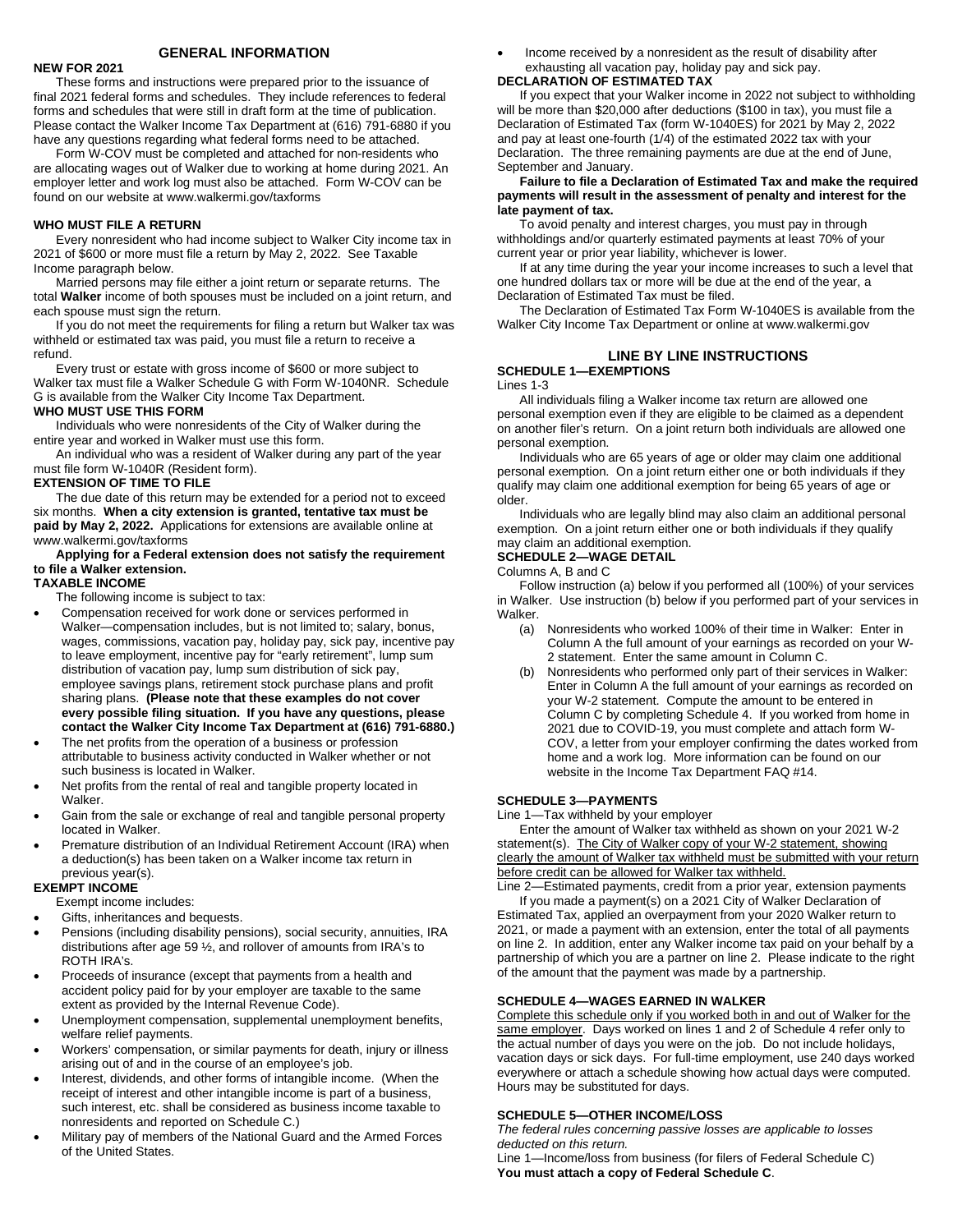## CITY OF WALKER NON-RESIDENT INDIVIDUAL INCOME TAX RETURN

| <b>W-1040NR</b> |  |  |  |  |  |
|-----------------|--|--|--|--|--|
|-----------------|--|--|--|--|--|

**Due May 2, 2022 2021**<br>**Wour Social Security Number-REQUIRED** 

| Please print                                                                                                                                                                            | Your first name & initial                                                                                                                   |                                                                            |  |                         | Last name                          |              |          |                                                                                                  | Your Social Security Number--REQUIRED |                     |                |                                 |              |            |     |                     |                             |    |                              |
|-----------------------------------------------------------------------------------------------------------------------------------------------------------------------------------------|---------------------------------------------------------------------------------------------------------------------------------------------|----------------------------------------------------------------------------|--|-------------------------|------------------------------------|--------------|----------|--------------------------------------------------------------------------------------------------|---------------------------------------|---------------------|----------------|---------------------------------|--------------|------------|-----|---------------------|-----------------------------|----|------------------------------|
| Complete                                                                                                                                                                                |                                                                                                                                             |                                                                            |  |                         |                                    |              |          |                                                                                                  |                                       |                     |                |                                 |              |            |     |                     |                             |    |                              |
| social security                                                                                                                                                                         | If joint, spouse's first name & initial                                                                                                     |                                                                            |  |                         |                                    | Last name    |          |                                                                                                  |                                       |                     |                |                                 |              |            |     |                     |                             |    |                              |
| numbers<br>are required.                                                                                                                                                                | Home address (Number and street or rural route)                                                                                             |                                                                            |  |                         |                                    |              |          |                                                                                                  |                                       |                     |                | Spouse's Social Security Number |              |            |     |                     |                             |    |                              |
|                                                                                                                                                                                         |                                                                                                                                             |                                                                            |  |                         |                                    |              |          |                                                                                                  |                                       |                     |                |                                 |              |            |     |                     |                             |    |                              |
| <b>SEE</b>                                                                                                                                                                              | City, town or post office                                                                                                                   |                                                                            |  |                         |                                    | <b>State</b> |          | Zip code                                                                                         |                                       |                     |                | Day phone                       |              |            |     |                     | Evening phone               |    |                              |
| <b>INSTRUCTIONS</b>                                                                                                                                                                     |                                                                                                                                             |                                                                            |  |                         |                                    |              |          |                                                                                                  |                                       |                     |                |                                 |              |            |     |                     |                             |    |                              |
|                                                                                                                                                                                         | If you itemized deductions on your Federal income tax return                                                                                |                                                                            |  |                         |                                    |              |          |                                                                                                  |                                       |                     |                | If married, is spouse filing    |              |            |     | Yes                 |                             |    | $\Box$ No                    |
| for 2021, check here:                                                                                                                                                                   |                                                                                                                                             |                                                                            |  |                         |                                    |              |          |                                                                                                  |                                       |                     |                | a separate return?              |              |            |     |                     |                             |    |                              |
| <b>Schedule 1</b>                                                                                                                                                                       |                                                                                                                                             | <b>Exemption Amount</b>                                                    |  |                         |                                    |              |          |                                                                                                  |                                       |                     |                |                                 |              |            |     |                     |                             | 1. |                              |
| Check boxes that apply:                                                                                                                                                                 | Yourself                                                                                                                                    | Regular                                                                    |  | 65 or over              |                                    | <b>Blind</b> | 1.<br>2. | Number of boxes checked<br>Number of dependent children and/or other dependents                  |                                       |                     |                |                                 |              |            |     |                     |                             | 2. |                              |
|                                                                                                                                                                                         |                                                                                                                                             |                                                                            |  |                         |                                    |              |          | which you listed on your federal return                                                          |                                       |                     |                |                                 |              |            |     |                     |                             |    |                              |
|                                                                                                                                                                                         | Spouse                                                                                                                                      |                                                                            |  |                         |                                    |              | 3.       | Total number of exemptions--add lines 1 and 2                                                    |                                       |                     |                |                                 |              |            |     |                     |                             | 3. |                              |
| **If this box is checked, you must enter spouse's social<br>security number above and spouse must sign return                                                                           |                                                                                                                                             |                                                                            |  |                         |                                    |              |          | Multiply number of exemptions in line 3 by \$600<br>and enter on line 5 of return summary below. |                                       |                     |                |                                 |              |            |     |                     |                             |    |                              |
| <b>Schedule 2</b>                                                                                                                                                                       | <b>Wage Detail</b>                                                                                                                          |                                                                            |  |                         |                                    |              |          | Column A                                                                                         |                                       |                     |                |                                 | Column B     |            |     |                     | Column <sub>C</sub>         |    |                              |
|                                                                                                                                                                                         |                                                                                                                                             |                                                                            |  | Street address of       |                                    |              |          | Total wages from                                                                                 |                                       |                     |                |                                 | Walker       |            |     |                     |                             |    | Wages earned in Walker       |
| Employer's name                                                                                                                                                                         |                                                                                                                                             |                                                                            |  | actual work location(s) |                                    |              |          | Box 1 of W-2                                                                                     |                                       |                     |                |                                 | Tax withheld |            |     |                     |                             |    | from Schedule 4 (NOT BOX 18) |
|                                                                                                                                                                                         |                                                                                                                                             |                                                                            |  |                         |                                    |              |          |                                                                                                  |                                       | .00<br>.00          |                |                                 |              | .00<br>.00 |     |                     |                             |    | .00<br>.00                   |
|                                                                                                                                                                                         |                                                                                                                                             |                                                                            |  |                         |                                    |              |          |                                                                                                  |                                       | .00                 |                |                                 |              | .00        |     |                     |                             |    | .00                          |
|                                                                                                                                                                                         |                                                                                                                                             |                                                                            |  |                         |                                    |              |          |                                                                                                  |                                       | .00                 |                |                                 |              | .00        |     |                     |                             |    | .00                          |
| If additional lines are needed--attach schedule<br>Schedule 3                                                                                                                           | <b>Payments</b>                                                                                                                             |                                                                            |  |                         |                                    | Totals 1a.   |          |                                                                                                  |                                       | .00                 | 1 <sub>b</sub> |                                 |              | .00        | 1c. |                     |                             |    | .00                          |
| 1.                                                                                                                                                                                      | Tax withheld by your employer from line 1b. of Schedule 2                                                                                   |                                                                            |  |                         |                                    |              |          |                                                                                                  |                                       | 1.                  |                |                                 |              | .00        |     |                     |                             |    |                              |
| 2.                                                                                                                                                                                      |                                                                                                                                             |                                                                            |  |                         |                                    |              |          |                                                                                                  |                                       | $\overline{2}$      |                |                                 |              | .00        |     |                     |                             |    |                              |
| 2021 estimated payments, credit from 2020 W-1040NR, payment with extension<br>3.<br>Total payments--add lines 1 and 2--enter here and on line 8 of return summary below<br>3.<br>.00    |                                                                                                                                             |                                                                            |  |                         |                                    |              |          |                                                                                                  |                                       |                     |                |                                 |              |            |     |                     |                             |    |                              |
|                                                                                                                                                                                         |                                                                                                                                             |                                                                            |  |                         |                                    |              |          |                                                                                                  |                                       |                     |                |                                 |              |            |     |                     |                             |    |                              |
|                                                                                                                                                                                         | 1. Total wages, salaries and tips from Schedule 2, line 1c.                                                                                 |                                                                            |  |                         |                                    |              |          |                                                                                                  |                                       |                     |                | Attach your W-2 form(s)         |              |            | 1.  |                     |                             |    | .00                          |
| Return                                                                                                                                                                                  | 2. Other income/loss from Page 2, Schedule 5, line 6                                                                                        |                                                                            |  |                         |                                    |              |          |                                                                                                  |                                       |                     |                |                                 |              |            | 2.  |                     |                             |    | .00                          |
| <b>Summary</b>                                                                                                                                                                          | 3. Deductions from Page 2, Schedule 6, Line 8 (Enter as negative amount)                                                                    |                                                                            |  |                         |                                    |              |          |                                                                                                  |                                       |                     |                |                                 |              |            | 3.  |                     |                             |    | .00                          |
|                                                                                                                                                                                         | 4. Combine lines 1, 2 and 3. This is your total Walker income                                                                               |                                                                            |  |                         |                                    |              |          |                                                                                                  |                                       |                     |                |                                 |              |            | 4.  |                     |                             |    | .00                          |
| <b>Exemptions</b>                                                                                                                                                                       | 5. Multiply number of exemptions from Schedule 1, line 3 by \$600 and enter here                                                            |                                                                            |  |                         |                                    |              |          |                                                                                                  |                                       |                     |                |                                 |              |            | 5.  |                     |                             |    | .00                          |
| Taxable Income                                                                                                                                                                          | 6. Subtract line 5 from line 4. This is your taxable income                                                                                 |                                                                            |  |                         |                                    |              |          |                                                                                                  |                                       |                     |                |                                 |              |            | 6.  |                     |                             |    |                              |
|                                                                                                                                                                                         |                                                                                                                                             |                                                                            |  |                         |                                    |              |          |                                                                                                  |                                       |                     |                |                                 |              |            |     |                     |                             |    | .00                          |
| Tax                                                                                                                                                                                     | 7. Multiply line 6 by one-half of one percent (.005) This is your Walker tax                                                                |                                                                            |  |                         |                                    |              |          |                                                                                                  |                                       |                     |                |                                 | Tax >>>      |            | 7.  |                     |                             |    | .00                          |
| <b>Payments</b><br>Tax                                                                                                                                                                  | 8. Total of Walker payments from Schedule 3, line 3<br>9. If tax (line 7) is larger than payments (line 8) enter amount you owe. MAKE CHECK |                                                                            |  |                         |                                    |              |          |                                                                                                  |                                       |                     |                | Payments >>>                    |              |            | 8.  |                     |                             |    | .00                          |
|                                                                                                                                                                                         |                                                                                                                                             | PAYABLE TO WALKER CITY TREASURER OR PAY WITH A DIRECT ELECTRONIC           |  |                         |                                    |              |          |                                                                                                  |                                       |                     |                |                                 | Pay With     |            |     |                     |                             |    |                              |
| Due                                                                                                                                                                                     |                                                                                                                                             | WITHDRAWAL (Mark pay tax due, line 14b, and complete lines 14 c, d, e & f) |  |                         |                                    |              |          |                                                                                                  |                                       |                     |                |                                 | Return >>>   |            | 9.  |                     |                             |    | .00                          |
| Overpayment                                                                                                                                                                             | 10. If payments (line 8) are larger than tax (line 7) ENTER OVERPAYMENT                                                                     |                                                                            |  |                         |                                    |              |          |                                                                                                  |                                       |                     |                | Overpayment >>>                 |              |            | 10. |                     |                             |    | .00                          |
| Credit to 2022                                                                                                                                                                          | 11. Amount of overpayment to be held and applied to your 2022 estimated tax                                                                 |                                                                            |  |                         |                                    |              |          |                                                                                                  |                                       |                     |                | Credit to 2022 >>>              |              |            | 11. |                     |                             |    | .00                          |
| <b>Donation</b>                                                                                                                                                                         | 12. Overpayment donated to Education Foundation-See page 2                                                                                  |                                                                            |  |                         |                                    |              |          |                                                                                                  |                                       |                     |                |                                 | Donation >>> |            | 12. |                     |                             |    | .00                          |
|                                                                                                                                                                                         | 13. Amount of overpayment to be refunded (For direct deposit, mark refund box,                                                              |                                                                            |  |                         |                                    |              |          |                                                                                                  |                                       |                     |                |                                 |              |            |     |                     |                             |    |                              |
| Refund                                                                                                                                                                                  |                                                                                                                                             | line 14a, and complete lines 14 c,d,e & f)                                 |  |                         |                                    |              |          |                                                                                                  |                                       |                     |                |                                 | Refund >>>   |            | 13. |                     |                             |    | .00                          |
| <b>Direct Deposit</b>                                                                                                                                                                   | 14. Direct deposit refund or direct withdrawal payment Mark one:                                                                            |                                                                            |  |                         |                                    |              |          | 14a                                                                                              |                                       |                     |                | Refund-direct deposit 14b       |              |            |     |                     |                             |    | Pay tax due-direct withdraw  |
| or                                                                                                                                                                                      | c. Routing number                                                                                                                           |                                                                            |  |                         |                                    |              |          |                                                                                                  |                                       | e. Type of account: |                |                                 |              | Checking   |     |                     | Savings                     |    |                              |
| <b>Direct Payment</b>                                                                                                                                                                   | d. Account number                                                                                                                           |                                                                            |  |                         |                                    |              |          |                                                                                                  |                                       |                     |                |                                 |              |            |     | f. Withdrawal date: | (Default is date processed) |    |                              |
| I have read this return. Under the penalties of perjury, I declare that to the best of my knowledge and belief the return is true, correct and accurately lists all amounts and sources |                                                                                                                                             |                                                                            |  |                         |                                    |              |          |                                                                                                  |                                       |                     |                |                                 |              |            |     |                     |                             |    |                              |
| of Walker income I received during the tax year. If prepared by a person other than the taxpayer, his/her declaration is based on all information of which he/she has any knowledge.    |                                                                                                                                             |                                                                            |  |                         |                                    |              |          |                                                                                                  |                                       |                     |                |                                 |              |            |     |                     |                             |    |                              |
| <b>PLEASE</b>                                                                                                                                                                           | Your signature                                                                                                                              |                                                                            |  |                         | Spouse's signature if joint return |              |          |                                                                                                  |                                       |                     |                | Paid preparer's signature       |              |            |     |                     |                             |    |                              |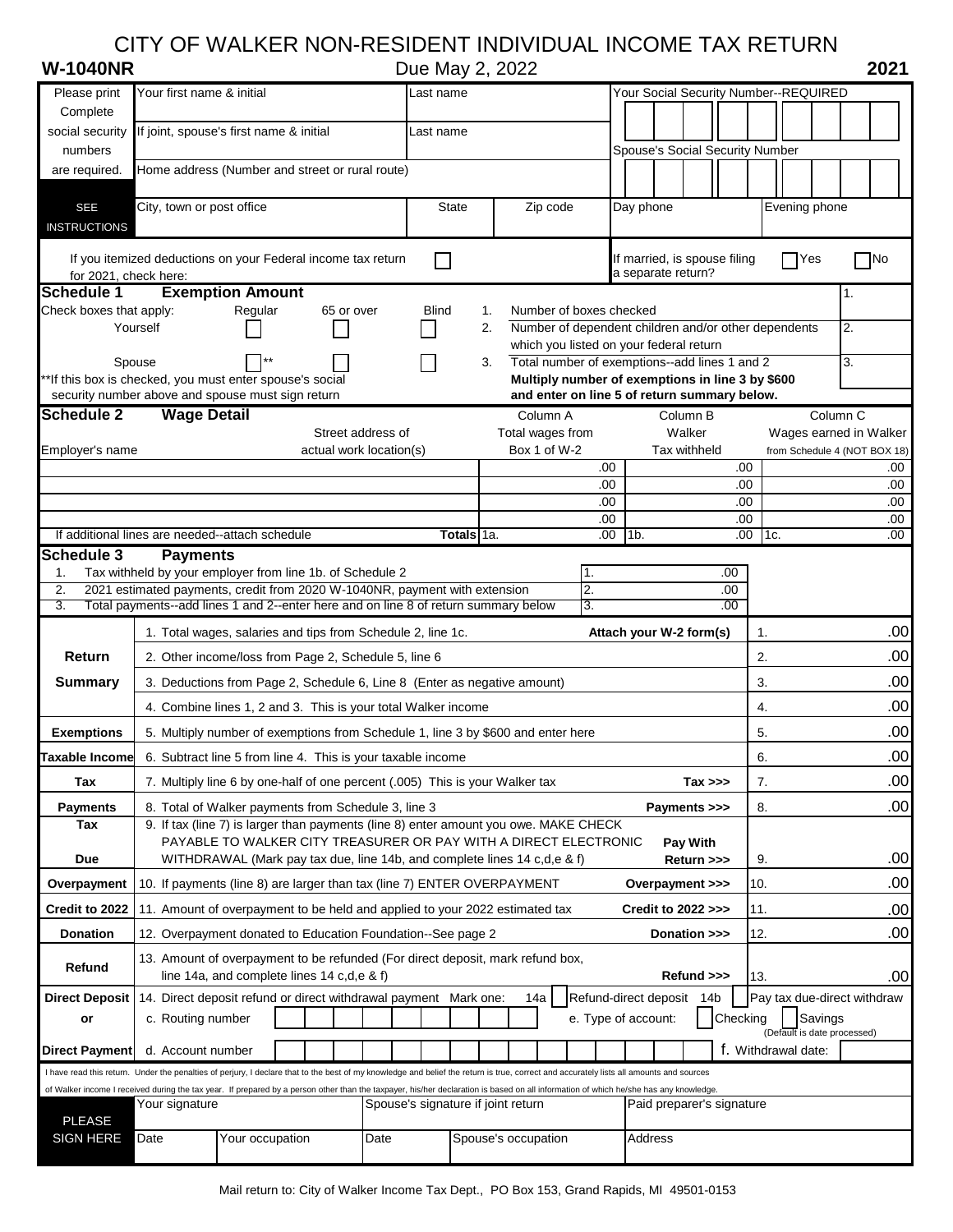## CITY OF WALKER NON-RESIDENT INDIVIDUAL INCOME TAX RETURN **W-1040NR Page 2 W-1040NR 2021**

| <b>Schedule 4</b><br><b>Wages Earned in Walker</b>                                                                                                                            |                           |                              |                |                 |            |
|-------------------------------------------------------------------------------------------------------------------------------------------------------------------------------|---------------------------|------------------------------|----------------|-----------------|------------|
| A SEPARATE COMPUTATION MUST BE MADE FOR EACH JOB PERFORMED BOTH INSIDE AND OUTSIDE OF WALKER                                                                                  |                           |                              |                |                 |            |
| YOU MUST ATTACH A COMPLETED FORM W-COV IF ALLOCATION IS DUE TO WORKING AT HOME--SEE INSTRUCTIONS                                                                              |                           |                              | JOB#1          | JOB#2           |            |
| 1. Actual number of days worked everywhere. (Do not include weekends off, vacations, sick days, etc.)                                                                         |                           | 1.                           |                | 1.              |            |
| 2. Actual number of days worked in Walker.                                                                                                                                    | $\overline{2}$            |                              | 2.             |                 |            |
| 3. Percentage of days worked in Walker (line 2 divided by line 1)                                                                                                             | 3.                        |                              | 3.             |                 |            |
| 4. Total wages shown in Box 1 of WW-2 or W-2                                                                                                                                  | 4.                        | .00                          | 4.             | .00             |            |
| 5. Wages earned in Walker (line 4 multiplied by percentage on line 3)                                                                                                         |                           |                              |                |                 |            |
| Enter here and in Column C, "Wages earned in Walker," on Schedule 2                                                                                                           |                           | 5.                           | .00            | 15.             | .00        |
| IMPORTANT! You must show the street address of your work station outside of Walker on Schedule 2 or your allocation will be disallowed.                                       |                           |                              |                |                 |            |
| <b>Schedule 5</b><br><b>Other Income/Loss</b>                                                                                                                                 |                           |                              |                |                 |            |
| INCLUDE INCOME/LOSS ONLY TO THE EXTENT THAT THE INCOME/LOSS IS RELATED TO WALKER--SEE INSTRUCTIONS                                                                            |                           |                              |                |                 |            |
| 1a.<br>1. Income/loss from business--Federal Schedule C<br>SEP deduction<br>.00                                                                                               | 1 <sub>b</sub>            | .00                          | 1c.            |                 | .00        |
| 2. Income/loss from rents/royalties--Federal Schedule E, page 1                                                                                                               |                           |                              | $\overline{2}$ |                 | .00        |
| 3. Income/loss from partnerships--Federal Schedule E, page 2                                                                                                                  |                           |                              | 3.             |                 | .00        |
| 4. Income/loss from sale or exchange of property (Capital gains)--Federal Schedule D/Form 8949                                                                                |                           |                              | 4.             |                 | .00        |
| 5. Premature pension and IRA distributions                                                                                                                                    |                           |                              | 5.             |                 | .00        |
| 6. Total--combine lines 1c. through 5--enter here and on page 1, line 2 of return summary                                                                                     |                           |                              | 6.             |                 | .00.       |
| <b>Schedule 6</b>                                                                                                                                                             |                           |                              |                |                 |            |
| <b>Deductions</b>                                                                                                                                                             |                           |                              |                |                 |            |
| 1. IRA deduction--attach Schedule 1 of Federal 1040<br>(No deduction is allowed for contributions to a ROTH IRA)                                                              |                           |                              | 1.             |                 | .00.       |
| 2. Employee business expenses-see instructions and attach detailed list                                                                                                       |                           |                              | 2.             |                 | .00        |
| 3. Moving expenses--see instructions and attach Federal 3903                                                                                                                  |                           |                              | 3.             |                 | .00        |
| 4. Subtotal--add lines 1 through 3                                                                                                                                            |                           |                              | 4.             |                 | .00        |
| 5. % from Schedule 4, line 3 (enter 100% if Schedule 4 is not required)                                                                                                       |                           |                              | 5.             |                 |            |
| 6. Multiply line 4 by line 5                                                                                                                                                  |                           |                              | 6.             |                 | .00        |
| 7. Allowable alimony deductions-see instructions and Schedule 1 of Federal 1040<br>8. Total deductions--add lines 6 and 7--enter here and on page 1, line 3 of return summary |                           |                              | 7.<br>8.       |                 | .00<br>.00 |
|                                                                                                                                                                               |                           |                              |                |                 |            |
| <b>Worksheet 1</b>                                                                                                                                                            |                           |                              |                |                 |            |
| USE THIS WORKSHEET TO CALCULATE THE BUSINESS INCOME OR LOSS ATTRIBUTABLE TO WALKER IF YOU OPERATE YOUR SCHEDULE C                                                             |                           |                              |                |                 |            |
| BUSINESS PARTLY WITHIN WALKER AND PARTLY WITHIN OTHER LOCALITIES.                                                                                                             |                           |                              |                |                 |            |
| 1. Net profit or loss from business--from Federal Schedule(s) C                                                                                                               |                           |                              | 1.             |                 | .00        |
| 2. LESS: SEP deduction--attach copy of Schedule 1 of Federal Form 1040                                                                                                        |                           |                              | 2.             |                 | .00        |
| 3. Subtotal--subtract line 2 from line 1                                                                                                                                      |                           |                              | 3.             |                 | .00        |
| 4. Apportionment percentage from Worksheet 2 below                                                                                                                            |                           |                              | 4.             |                 |            |
| 5. Apportioned income--multiply line 3 by line 4                                                                                                                              |                           |                              | 5.             |                 | .00        |
| 6. LESS: applicable portion of net operating loss carryover                                                                                                                   |                           |                              | 6.             |                 | .00        |
| 7. Total--subtract line 6 from line 5--enter here and on Schedule 5, line 1c.                                                                                                 |                           |                              | 7.             |                 | .00        |
| <b>Worksheet 2</b><br><b>Business Allocation Formula</b>                                                                                                                      |                           | Ш                            |                | II Divided by I |            |
|                                                                                                                                                                               | <b>Located Everywhere</b> | <b>Located in Walker</b>     |                | Percentage      |            |
| 8. Average net book value of real and tangible personal property                                                                                                              |                           |                              |                |                 |            |
| a. Gross rent paid for real property multiplied by 8                                                                                                                          |                           |                              |                |                 |            |
| b. Total--add lines 8 and 8a.                                                                                                                                                 |                           |                              |                |                 |            |
| 9. Total wages, salaries, commissions and other compensation of employees                                                                                                     |                           |                              |                |                 |            |
| 10. Gross receipts from sales made or services rendered                                                                                                                       |                           |                              |                |                 |            |
| 11. Total percentages--add the three percentages computed for lines 8, 9 and                                                                                                  |                           |                              |                |                 |            |
| 10 which you entered in the last column                                                                                                                                       |                           |                              |                |                 |            |
| 12. Average percentage--divide line 11 by 3--enter here and on line 4 of Worksheet 1                                                                                          |                           |                              |                |                 |            |
| <b>Contribution to Education Foundation</b>                                                                                                                                   |                           |                              |                |                 |            |
| You may contribute your overpayment from Page 1, line 10 to one of the Education Foundations listed by checking the appropriate box.                                          |                           |                              |                |                 |            |
| If you check a box, the full amount of your overpayment will be sent to the Education Foundation you have chosen. Skip lines 11 and 13.                                       |                           |                              |                |                 |            |
| <b>Comstock Park Education Foundation</b>                                                                                                                                     |                           |                              |                |                 |            |
| The Grandville Education Foundation                                                                                                                                           |                           |                              |                |                 |            |
| Kenowa Hills Education Foundation                                                                                                                                             |                           |                              |                |                 |            |
|                                                                                                                                                                               |                           |                              |                |                 |            |
|                                                                                                                                                                               |                           |                              |                |                 |            |
| <b>Third Party Designee</b>                                                                                                                                                   |                           |                              |                |                 |            |
| Do you want to allow another person to discuss this return with the Income Tax Department?                                                                                    |                           | Yes--Complete the following: |                |                 | No         |
|                                                                                                                                                                               |                           |                              |                |                 |            |
| Designee's Name:                                                                                                                                                              | Phone No.                 |                              |                |                 |            |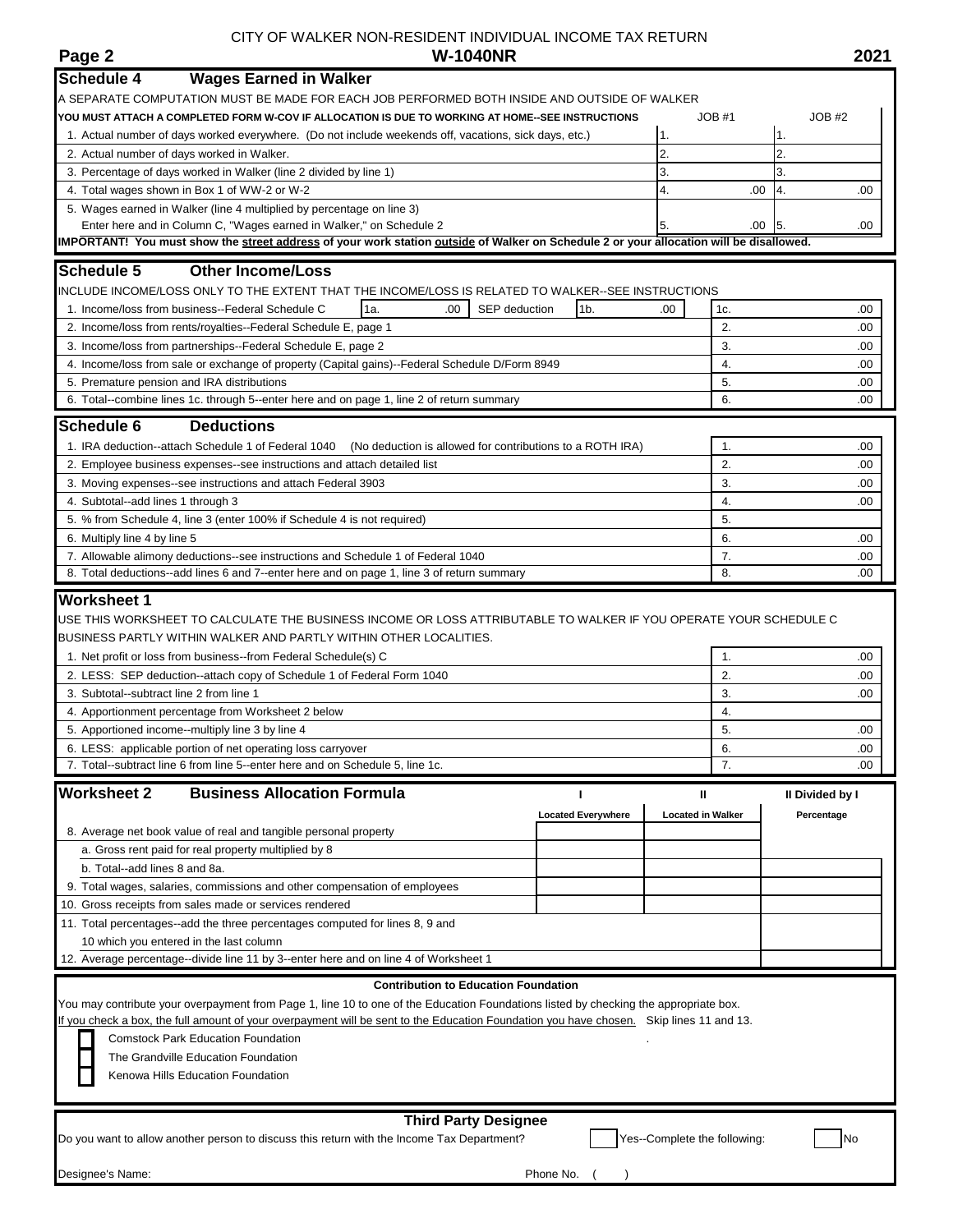If your Schedule C business is operated entirely within Walker, enter your Schedule C income/loss on line 1a. Enter your SEP deduction, if applicable, on line 1b. Subtract line 1b. from 1a. and enter the result on line 1c. If you have deducted a SEP contribution on line 1b. **you must attach a copy of Schedule 1 of your Federal Form 1040.**

If your Schedule C business is operated partly within Walker and partly within another locality, complete Worksheets 1 and 2 on page 2 to calculate the amount to be entered on line 1.

If your Schedule C business is operated entirely outside of Walker, do not enter an amount on line 1a. or 1b.

Line 2—Income/loss from rents/royalties (for filers of Federal Schedule E, page one)

If you have rent/royalty income/loss from property located in Walker, enter the applicable amount from your Federal Schedule E, page one on line 2. **Attach a copy of Federal Schedule E.**

Line 3—Income/loss from partnerships (for filers of Federal Schedule E, page two)

Enter your share of the partnership income/loss on line 3 of Schedule 5. Enter your share of ordinary income only. Your share of qualifying dividends, gains, etc. are treated as belonging to you as an individual.

A partner is not allowed to apportion income distributed by a partnership. All apportionment of distributed income must be made on the

Walker Partnership Return, form W-1065. If you are a shareholder in a corporation that has elected to file under

Subchapter S of the Internal Revenue Code, you are not required to report any distributed income nor may you deduct your share of any loss or other deductions distributed by the corporation.

Line 4—Income/loss from sale or exchange of property (for filers of Federal Schedule D or Form 4797)

Enter on line 4 the gain/loss from the sale or exchange of real or tangible personal property located in Walker. The Walker Income Tax Ordinance follows the Internal Revenue Code in its treatment of capital gains. All capital gains received from the sale or exchange of real or tangible personal property located within the City of Walker are fully taxable on this return.

#### **Attach Federal Schedule D and Form 8949. Also attach Form 4797 and Form 6252 if applicable.**

Line 5—Premature Pension/IRA distribution(s)

Enter on line 5 premature distributions (before age 59 ½) from an IRA when a deduction has been taken on a current or previous year's Walker Income Tax return and/or premature distributions from a pension plan. If you have completed Schedule 4, apply the percentage on Schedule 4, Line 3 to your total distribution and enter the taxable portion of the distribution on line 5.

**SCHEDULE 6—DEDUCTIONS--***All deductions are limited to the extent they apply to income earned in Walker. The only deductions allowed by the Income Tax Ordinance are:*

Line 1—IRA deduction

The rules governing IRA deductions on this return are the same as under the Internal Revenue Code. Contributions to ROTH IRA's are not deductible. If your earned income on which the federal IRA deduction is based is earned both in and out of Walker, you must apportion your IRA deduction regardless of whether the income is from a single employer or multiple employers. See the worksheet under the FAQ section of the Walker website at www.walkermi.gov/incometaxFAQs

#### **Attach Schedule 1 of Federal Form 1040.**

A SEP retirement plan deduction must be entered on line 1b. of Schedule 5.

#### Line 2—Employee business expenses

The employee business expenses listed below are not subject to the same reductions and limitations required under the Internal Revenue Code. These expenses are, however, allowed only to the extent not paid or reimbursed by your employer and only when incurred in the performance of service for your employer.

The only deductions allowed by the City of Walker Income Tax Ordinance are as follows:

- Expenses of travel, meals and lodging while away from home
- Expenses as an outside salesperson who works away from his employer's place of business (does not include driver/salesperson whose primary duty is service and delivery).
- Expenses of transportation (but not transportation to and from work).
- Expenses reimbursed under an expense account or other arrangement with your employer, if the reimbursement has been included in reported gross earnings.

**You must attach a detailed list of your employee business expenses.**

Line 3—Moving expenses

Moving expenses for certain Armed Forced members only that qualify under the Internal Revenue Code as a deduction from federal gross income may be deducted on your Walker return. However, the Walker deduction is limited to those expenses that are applicable to income taxable under the Walker Income Tax Ordinance.

#### **You must attach a copy of Federal Form 3903 or a list of your moving expenses, including the distance in miles from where you moved.** Line 7—Alimony deduction (**CHILD SUPPORT IS NOT DEDUCTIBLE)**

Alimony deducted on your 2021 federal return is subject to adjustment before it may be deducted on this return. The alimony adjustment is computed as follows:

Walker Income (Line 4, Page 1) (without alimony deduction) X Alimony Paid Federal Adjusted Gross Income (without alimony deduction)

**You must attach a copy of Schedule 1 of your Federal Form 1040.**

#### **COMPLETING YOUR RETURN**

After completing schedules 1 through 6 as applicable, transfer the results of schedules 1 through 6 to lines 1, 2, 3, 5 and 8 on the front of the form.

Follow the instructions on the front of the form for lines 4, 6 and 7. Line 9—Tax due

If after computing your Walker Income tax and deducting your payments and credits, the balance due is one dollar (\$1.00) or more, it must be entered on Line 9.

Make check or money order payable to CITY TREASURER and mail with this return to: WALKER CITY INCOME TAX DEPARTMENT, P.O. BOX 153, GRAND RAPIDS, MI 49501-0153. For direct electronic withdrawal, mark pay tax due, line 14b, and complete lines 14c, de, e and f. Withdrawal date (line 14f) must be no later than the due date of the return. If no date is entered, the default withdrawal date will be the date processed. Line 10—Overpayment

If your total payments and credits on line 9 are more than Walker Tax on line 7, you have overpaid your tax for 2021.

- **1.** If you want your overpayment to be HELD and applied to your 2022 estimated tax, enter the overpayment on line 11.
- **2.** If you want your overpayment to be DONATED to the Education Foundation of your choice, enter the overpayment on line 12. Select the Education Foundation on page 2.
- **3.** If you want your overpayment MAILED to you, enter the overpayment on line 13.
- 4. If you want your overpayment REFUNDED VIA DIRECT DEPOSIT, enter the overpayment on line 13 and complete the routing number, type of account and account number boxes provided in line 14.

### **Refunds or credits of less than one dollar (\$1.00) cannot be made**.

#### **THIRD PARTY DESIGNEE**

If you want to allow a friend, family member or any other person you choose to discuss your 2021 tax return with the Income Tax Department, give the Department any information missing from your return, receive copies of notices and/or respond to notices about math errors, offsets and return preparation, check the "Yes" box in the designated area. Enter the designee's name and phone number. To designate the preparer who signed your return, enter "Preparer" in the space for designee's name.

#### **ASSISTANCE**

If you have questions not answered in these instructions or if you need assistance in preparing your return, call (616) 791-6880.

We would be happy to prepare your Walker Income Tax Return free of charge. Please contact the Walker Income Tax Department at 791-6880 for an appointment.

Questions by mail should be directed to: Walker City Income Tax Department, P.O. Box 153, Grand Rapids, MI 49501-0153.

#### **NOTICE**

These instructions are an interpretation of the Walker City Income Tax Ordinance. If any discrepancy exists between the instructions and the Ordinance, the Ordinance prevails.